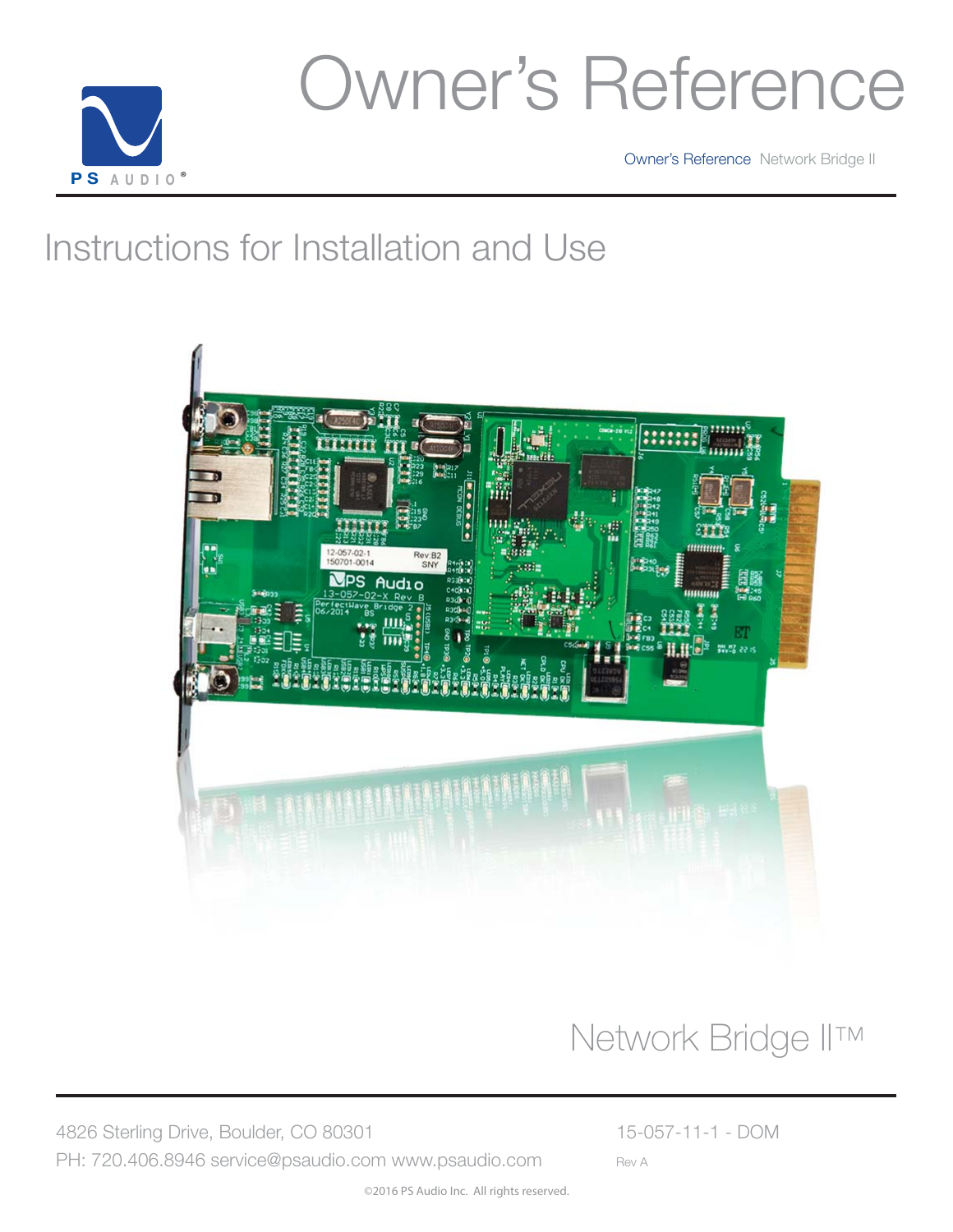



Important Safety Instructions



 Read these instructions Heed all warnings Follow all instructions



WARNING. TO REDUCE THE RISK OF FIRE OR ELECTRICAL SHOCK, DO NOT EXPOSE THIS APPARATUS TO RAIN OR MOISTURE.

Clean only with a dry cloth.

Do not place flammable material on top of or beneath the component.

All PS Audio components require adequate ventilation at all times during operation. Rack mounting is acceptable where appropriate.

Do not remove or bypass the ground pin on the end of the AC cord unless absolutely necessary to reduce hum from ground loops of connected equipment. This may cause RFI (radio frequency interference) to be induced into your playback setup. All PS products ship with a grounding type plug. If the provided plug does not fit into your outlet, consult an electrician for replacement of the obsolete outlet.

Protect the power cord from being walked on or pinched particularly at plugs, convenience receptacles, and the point where they exit from the apparatus. Unplug this apparatus during lightning storms or when unused for long periods of time.

When making connections to this or any other component, make sure all components are off. Turn off all systems' power before connecting the PS Audio component to any other component. Make sure all cable terminations are of the highest quality.

There are no user serviceable fuses inside this product.

THERE ARE NO USER-SERVICEABLE PARTS INSIDE ANY PS AUDIO PRODUCT. REFER ALL SERVICING TO QUALIFIED SERVICE PERSONNEL

Please contact your authorized dealer, distributor, or PS Audio if you have any questions not addressed in this reference manual.

PS Audio<sup>®</sup> is a registered trademark of PS Audio Inc., and is restricted for use by PS Audio, Inc., its subsidiaries, and authorized agents.



The exclamation point within a triangle is intended to tell the<br>user that important operating<br>and servicing instructions are<br>in the papers with the





4826 Sterling Drive, Boulder, CO 80301 15-057-11-1 - DOM PH: 720.406.8946 service@psaudio.com www.psaudio.com Rev A

**Introduction**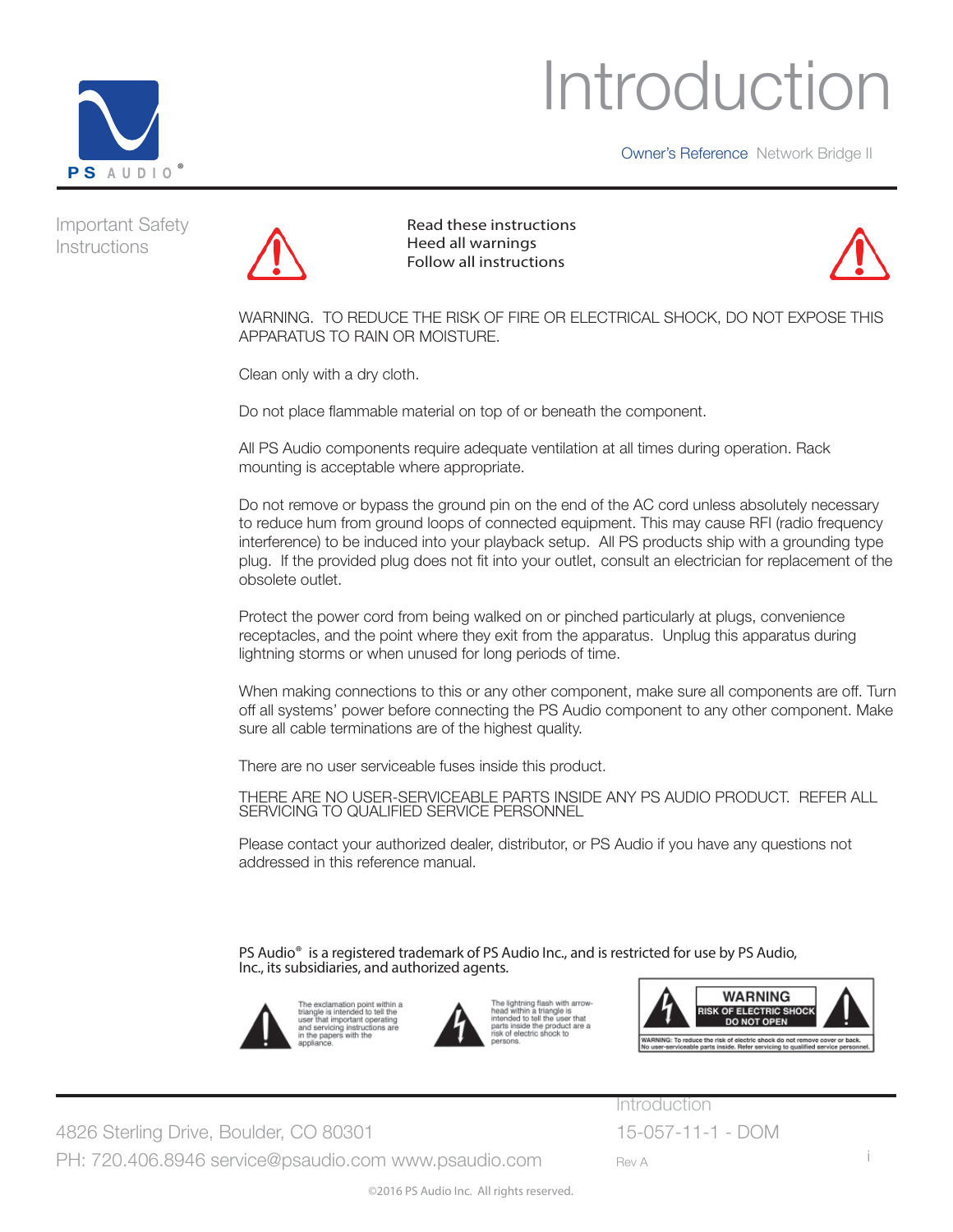

### Introduction

Owner's Reference Network Bridge II

Thank you for your purchase of the PS Audio Network Bridge II. Thank You

> The Network Bridge II is a slide-in PC board designed to be inserted in the Bridge slot of either a PS Audio PerfectWave DAC or PS Audio DirectStream DAC. Once inserted and installed, the Network Bridge II connects the DAC with a home network.

The Network Bridge II is a UPnP (Universal Plug and Play) rendering device that fits into a UPnP based system of network audio, consisting of three necessary elements: Controller, Server, Renderer. In a UPnP based music system, the controller serves as the user interface, the server is associated with the stored music (stored on a computer hard drive, or NAS), and the renderer (Bridge II) converts the network-fed music to a form acceptable to a DAC. UPnP Device Part of a System

> The Network Bridge II can handle PCM data up to 192kHz 32 bits, and single rate DSD.

 A UPnP rendering device, like the Network Bridge II, converts digital audio signals sent over a local area network (LAN) to l<sup>2</sup>S data the DAC understands as music. Once the data has been converted, the PWD or DSD DAC can playback the music as if it were any other digital input. Unique to the Network Bridge II is a Digital Lens built into its output. The Digital Lens reduces jitter in network audio to nearly imperceptible levels Less Sensitive to Jitter

> The other required elements in a UPnP based network audio system, the server and controller, are external to the Network Bridge II. UPnP servers are typically found on NAS (Network Attached Storage) device, or computer programs such as JRiver Media Center. Controllers are typically UPnP apps hosted on mobile devices, such as an Android or Apple product.

> This manual will make suggestions based on our recommended peripheral programs for proper Bridge II operation.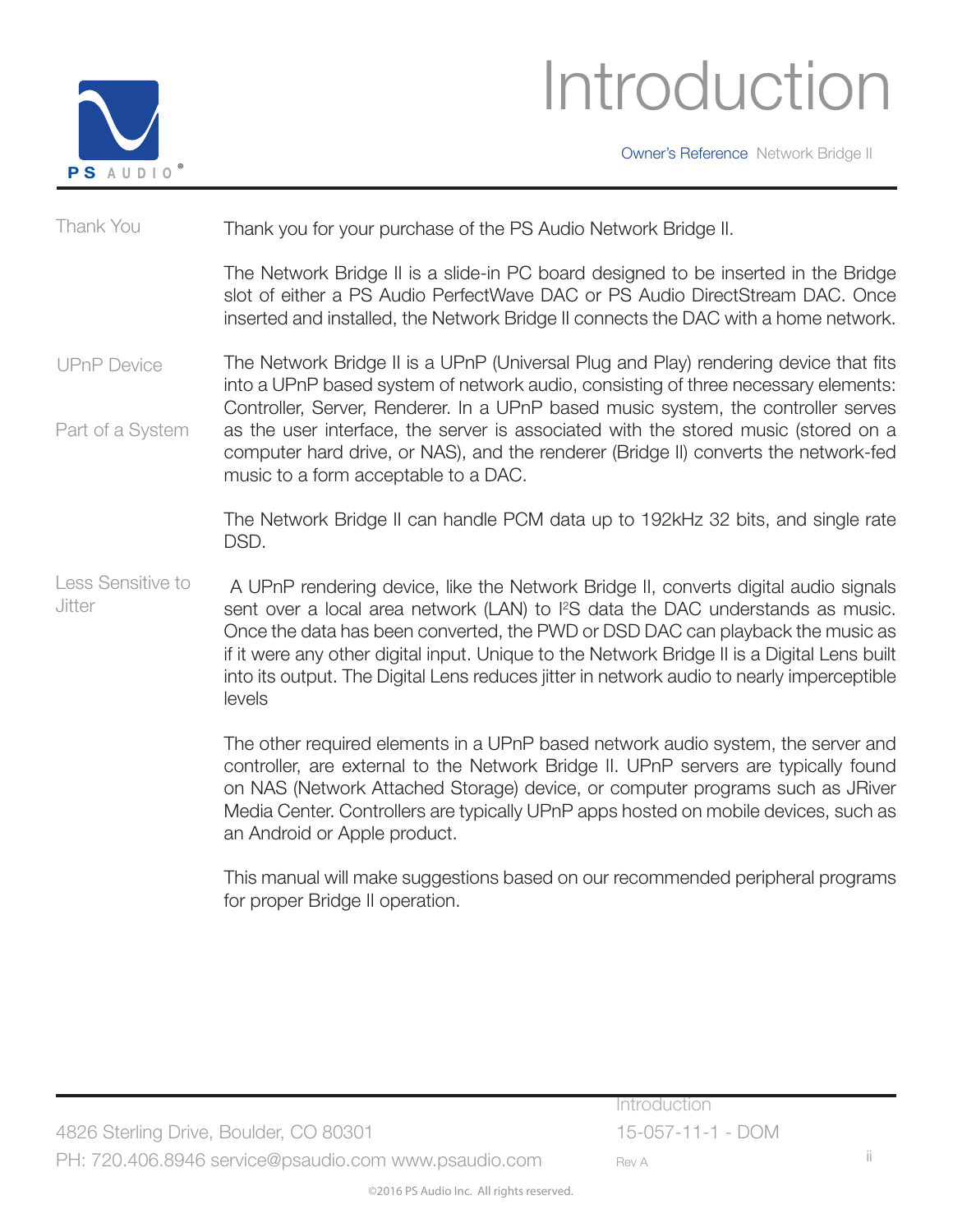

Owner's Reference Network Bridge II

Installation

#### **Installation**

The PerfectWave Network Bridge II must first be installed inside either a PerfectWave DAC (PWD) or a DirectStream DAC (DSD) unless you bought one of these DACs with the Bridge preinstalled, or you purchased a DirectStream Junior. The Network Bridge II is built into DirectStream Jr (DSJ). No installation is required for DSJ.

Both the PWD and DSD have slots in the rear of the unit to accept the Network Bridge II.

### **Install the Bridge II**



| Turn Off the<br>Power     | Turn off the DAC using the power switch on the rear of the unit.                                                                                                                                                                                                                                 |
|---------------------------|--------------------------------------------------------------------------------------------------------------------------------------------------------------------------------------------------------------------------------------------------------------------------------------------------|
| Remove the Slot           | Using a Phillips screwdriver (#1 tip), remove the two screws holding the<br>blank panel over the expansion slot on the rear of the PerfectWave DAC.                                                                                                                                              |
| Cover                     | Retain the screws to hold the Bridge card in place later.                                                                                                                                                                                                                                        |
|                           | Follow the instructions on the bag of the disposable wrist strap included<br>in the box. Connect the alligator clip to a suitable earth ground.                                                                                                                                                  |
|                           | Remove the PerfectWave Bridge printed circuit board assembly from the<br>ESD bag.                                                                                                                                                                                                                |
| Insert the Bridge<br>Card | Insert the Bridge card into the expansion slot. Slide the board in the rail<br>guides. You will feel some resistance when the connector mates with the<br>fingers on the front of the Bridge card. Press firmly until the surface of<br>the Bridge card back panel contacts the back of the DAC. |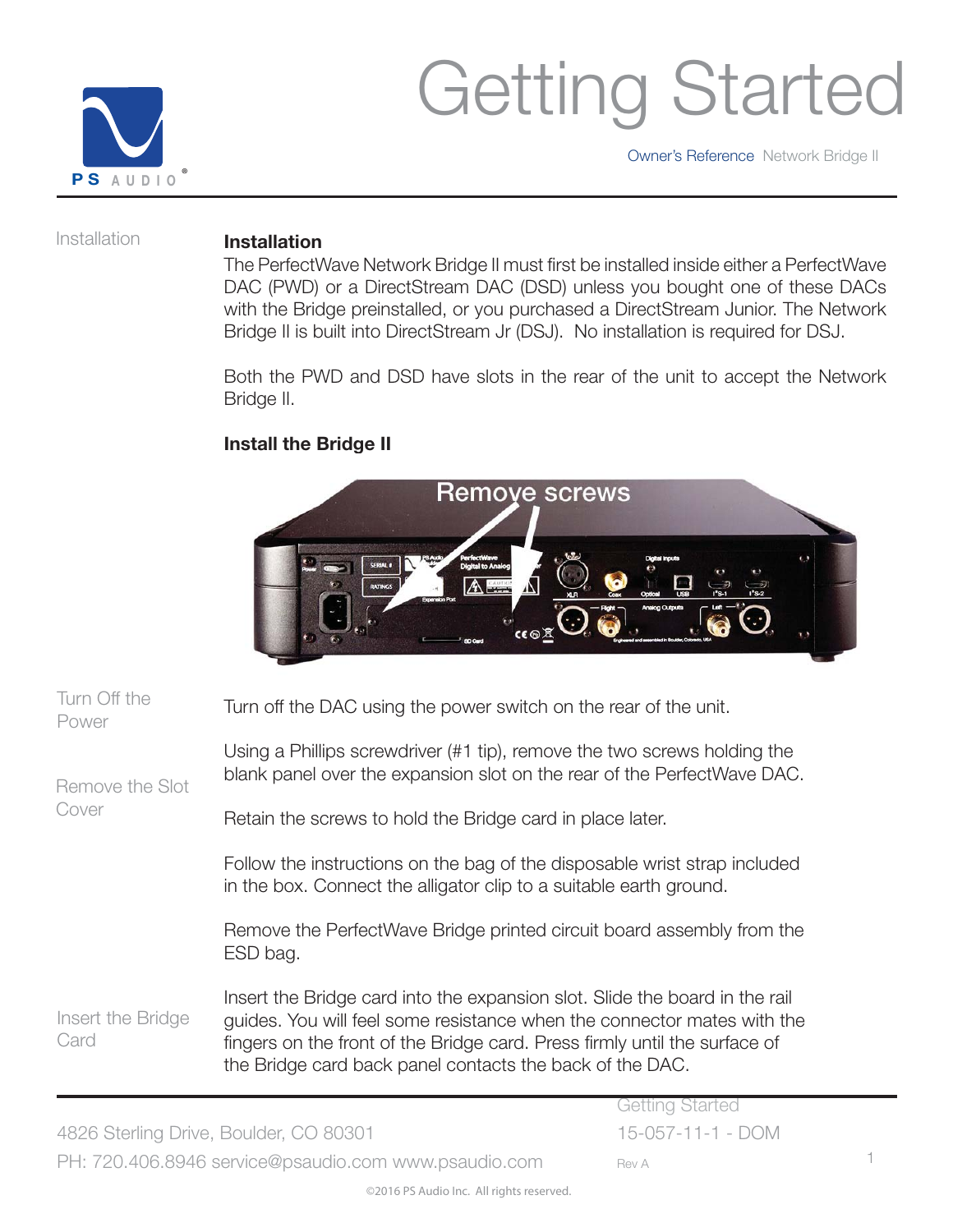

Owner's Reference Network Bridge II

Reinstall the screws to hold the Bridge card in place.

You may now remove the wrist strap.

It may be necessary to update the firmware in your DAC before using Bridge II. If you have a PerfectWave MKI or MKII DAC with firmware older than 2.9.1, or a DirectStream DAC with firmware older than Yale, choose the appropriate SD card and use it to update the DAC. Bypass the section in the manual on updating firmware if your version is current.

Insert the SD card into the slot on the back of the DAC. When pressed all the way it will hold itself in. Do not force it. It should slide easily if inserted properly. This SD card plugs into the socket with the gold contacts facing up. Make sure the SD card has the gold contacts facing up, or the socket could be damaged. Insert the SD Card

Verify that the tab on the side of the SD card from the Bridge shipping box is in the unlocked position – towards the top. Gold Pins Face Up

Turn on the power to the DAC through its rear panel switch. You should observe the logo light button on the front panel of the DAC blinking. This will take approximately 30 seconds. When the blinking stops you will see the initialize screen on the display. The DAC should power up normally. It is now updated with the software necessary to run the Bridge. Turn the DAC Power On

Connect an Ethernet cable from a network switch, router, or hub to the Ethernet port on the Bridge card back panel. Connect an Ethernet Cable

> Check to see if the Bridge requires a firmware update. To do this you must be connected to the Internet. Once connected, go to the Input Select screen on the PWD or DirectStream's touch screen. On the Media Bridge input select choice, touch the green edit icon on the right hand side. This brings you to the Bridge setup page where you can touch the option to upgrade the firmware. If you have a DAC without a touchscreen, press the button by the display for 3 seconds to enter the setup mode, and then press the button several times until it takes you to the bridge setup screenl If an update is available it will show you. Then a long press of the button will initiate the update process. A short press will take you to the next setup screen. Once upgrading DO NOT REMOVE POWER WHILE THE BRIDGE IS UPDATING.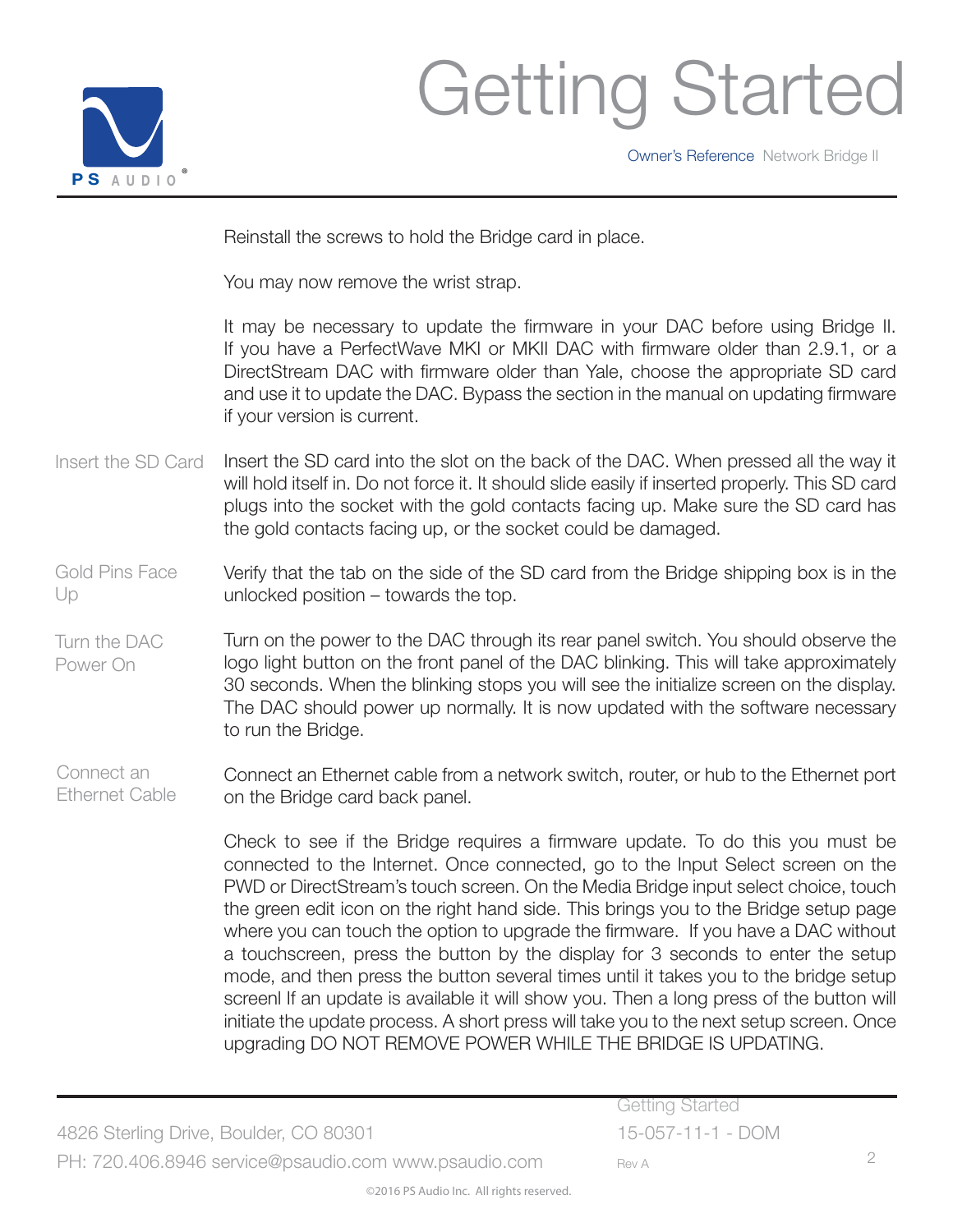

Owner's Reference Network Bridge II

Once Bridge II is installed in the DirectStream, PerfectWave, or activated in DirectStream Junior (it is built into Junior), your new DAC can become far more than a high-performance stereo unit. The Bridge II allows playback from a source not directly connected to the DAC using a UPnP protocol and separately available controller and server, such as a NAS. The Bridge Offers Far More Than Standard Inputs

> The Network Bridge II incorporates the exact same Digital Lens™ technology found in the PerfectWave Transport (PWT) – without the input to the Lens being from a nearby source. Instead, the input to the internal Lens of the Bridge II is over a network: addressable through an Ethernet connection. Music stored on a hard drive or even an Internet radio service are all accessible via the Network Bridge II.

#### **Bridge II Operation** Bridge II **Operation**

The PS Audio Network Bridge II provides network connectivity to a media server or NAS. The Network Bridge is a UPnP compatible device, requiring a UPnP server and controller to stream to the Bridge. A program like JRiver Media Center, available on both Mac and Windows platforms, can be configured to act as both a UPnP server and Controller. Many NAS come with UPnP servers built into their operating systems. If you use a NAS, you will control the NAS and Bridge through the use of a UPnP controller, typically via a mobile device, such as a tablet or phone, that have a UPnP compatible controller app, such as PlugPlayer, or MConnect.

To use the Bridge the rear panel Ethernet connector must be plugged into your home router through a CAT5 Ethernet cable. A WIFI Ethernet Bridge can also be used. Once connected, the Bridge should be visible on the network to a controller that is also on the home network via WIFI or hard wired through CAT 5. Select the PS Audio Bridge, or whatever friendly name you have set for the Bridge, to connect the UPnP server. Once connected, change the DAC's input to the one labeled the same as the Bridge Friendly name. You should now be able to stream music to the Bridge. Connect to The Router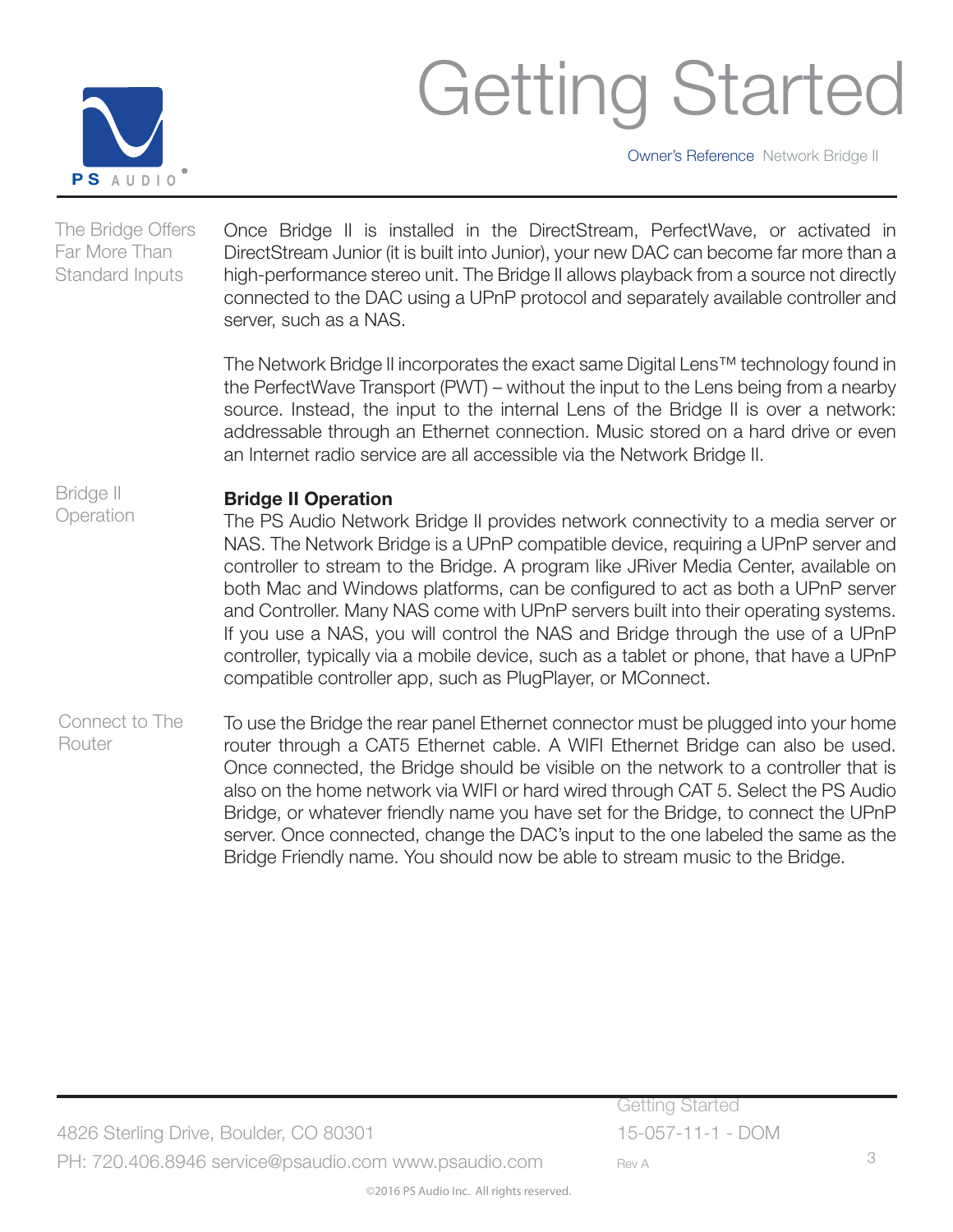

Using JRiver Media Center

# Getting Started

Owner's Reference Network Bridge II

 $000$ Options ◘ Use Media Network to share this library and enable DLNA Audio ... Access Key: XixBkp O CD & DVD Authentication (must be on to use Library Server Sync)  $E$  Encoding ... Add or configure DLNA servers... File Location Advanced General ▶ WebGizmo (play and control your media from a web browser) Handheld MCWS (web service) Client Options (when connected to a Library Server) o Images d' Library & Folders Media Network **Q** Podcast

If you are using JRiver Media Center, it will be necessary to turn JRiver's DLNA/UPnP server on to recognize the Bridge. Make sure the computer running JRiver Media Center is connected to the same router/home network as the PS Audio Network Bridge. In JRiver go to Tools->Options->Media Network and check mark the box that reads: Use media network to share this library and enable DLNA.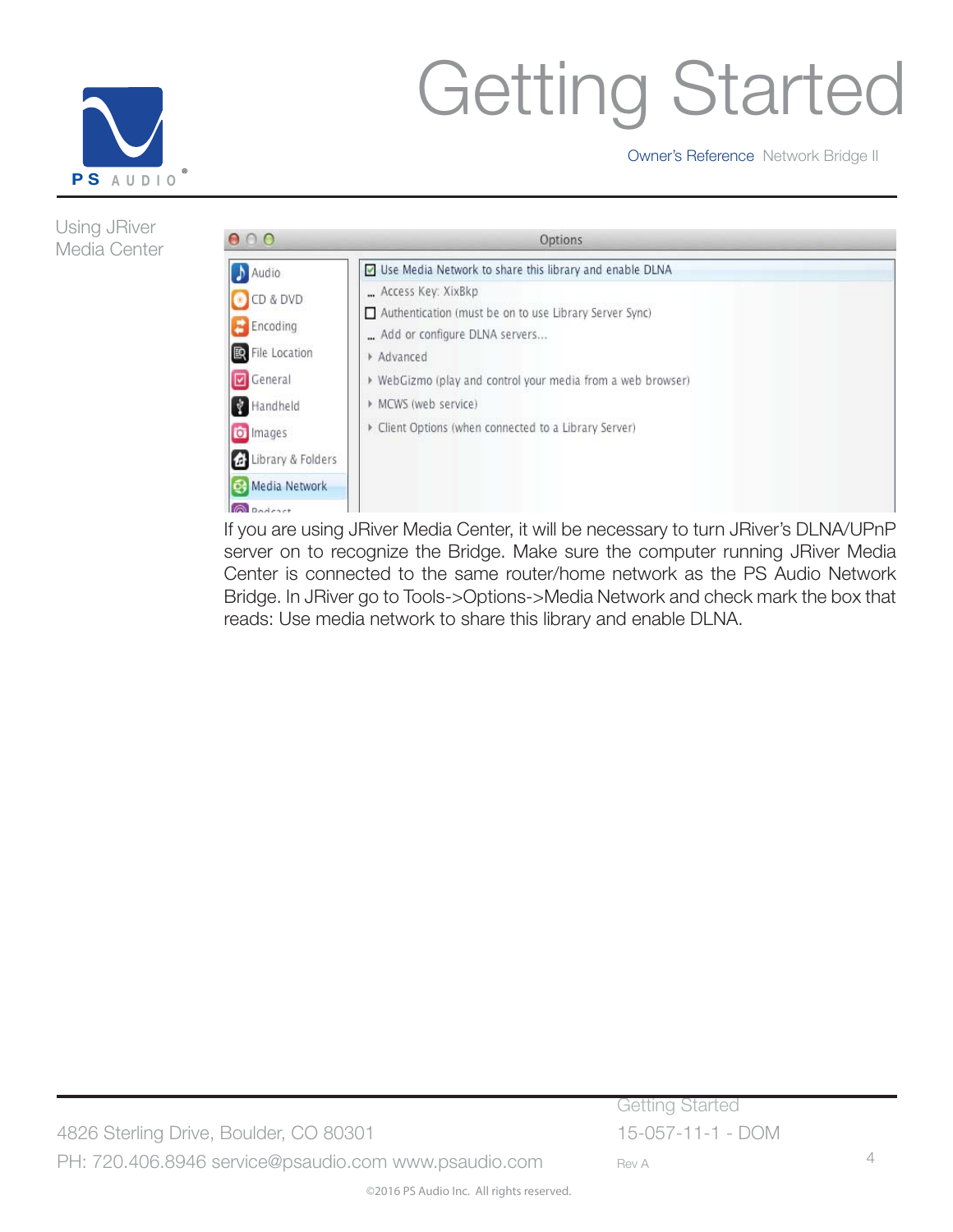

Using a NAS



Owner's Reference Network Bridge II

Follow instructions and, once setup, the Bridge should appear in the JRiver Media Center far left window under Playing Now. Select the Bridge and you should be connected.

For a controller on a mobile device, when using JRiver Media Center, install JRemote on your phone or tablet.

If you are using a NAS and mobile controller, the Bridge should be visible on the controller app's connect screen. The image shows MController (from MConnect) and the screen you go to for connection to the Bridge. In this case, the Bridge friendly name has been set, as GoldBridgeII. There is another, second Bridge in this image, labeled SR1. Choose the Bridge you wish to stream to.

To select the NAS or UPnP server of any type, in MController, touch the lower icon that says Browser. Choose the server you wish to connect to, or VTuner, for internet radio access.

MConnect's MController app is our recommended mobile platform UPnP controller and is available for both Android and Apple tablets and phones.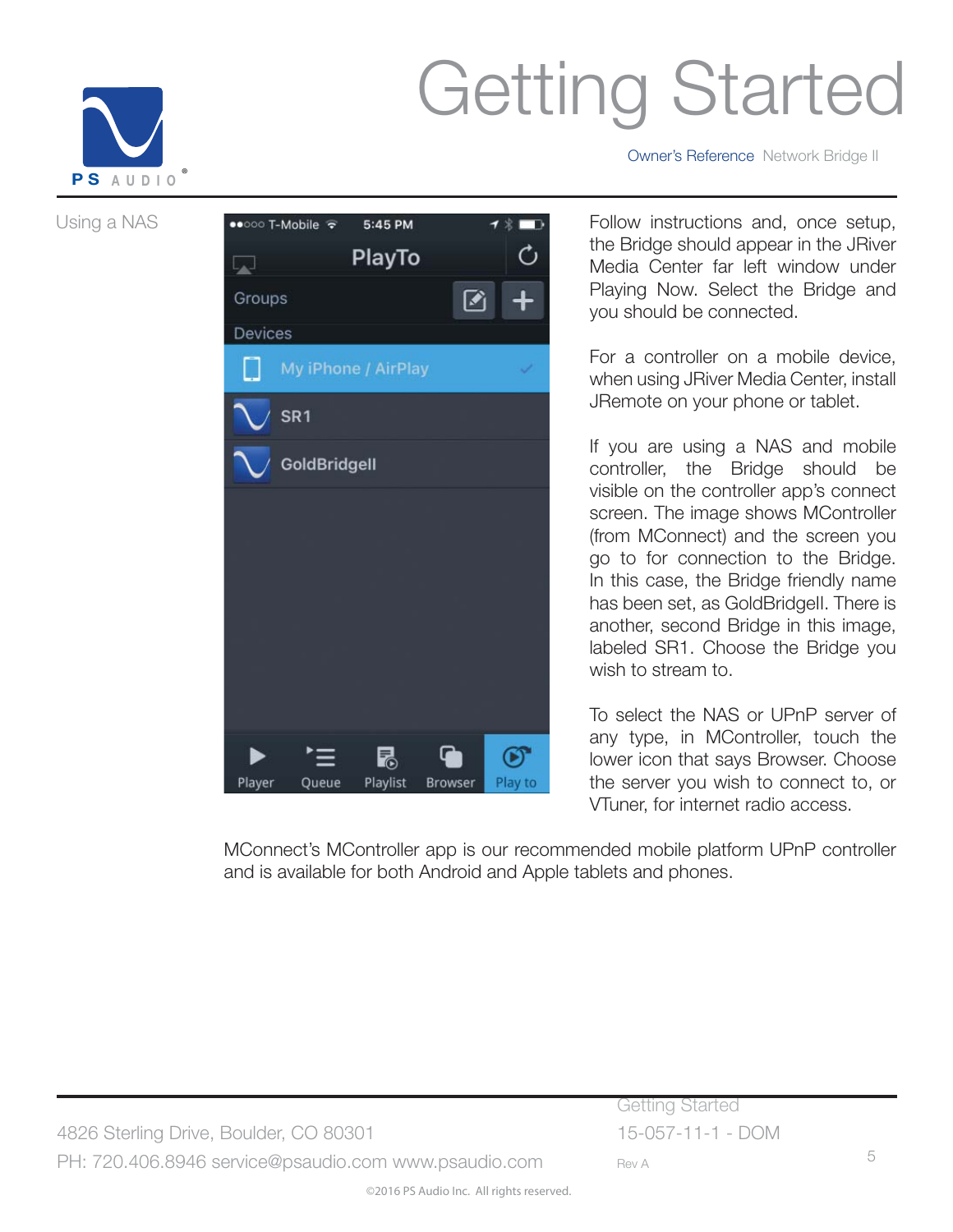

Owner's Reference Network Bridge II

#### Network Settings

#### **Network Settings**

It is sometimes useful to find out the network setting when you have the Network Bridge connected to your home network through the router. To discover the network setting on a DAC without a touchscreen, go to the setup menu by pressing and holding the front panel selector button for 3 seconds. Toggle through the screens by multiple button presses until you arrive at the Network Setting screen. On a DAC with a touchscreen, go to the input select screen and touch the green edit icon to take you to the bridge edit screen. Touch the green edit icon underneath the network icon to take you to the network setup screen.

#### **Bridge Updates** Bridge Updates

From time to time the Network Bridge will receive firmware updates when available. The update notifications can be accessed over the internet if the Network Bridge is properly connected to the home network router, which must itself be connected to the internet.

To find out if there is an update available, go to the setup menu. On a DAC without a touchscreen, press and hold the selector button for 3 seconds, then toggle to the Bridge Update screen with multiple selector button pushes. On a DAC with a touchscreen, go to the input select screen. Touch the green edit icon which takes you to the bridge edit screen. The bottom of the screen will notify you if an update is available.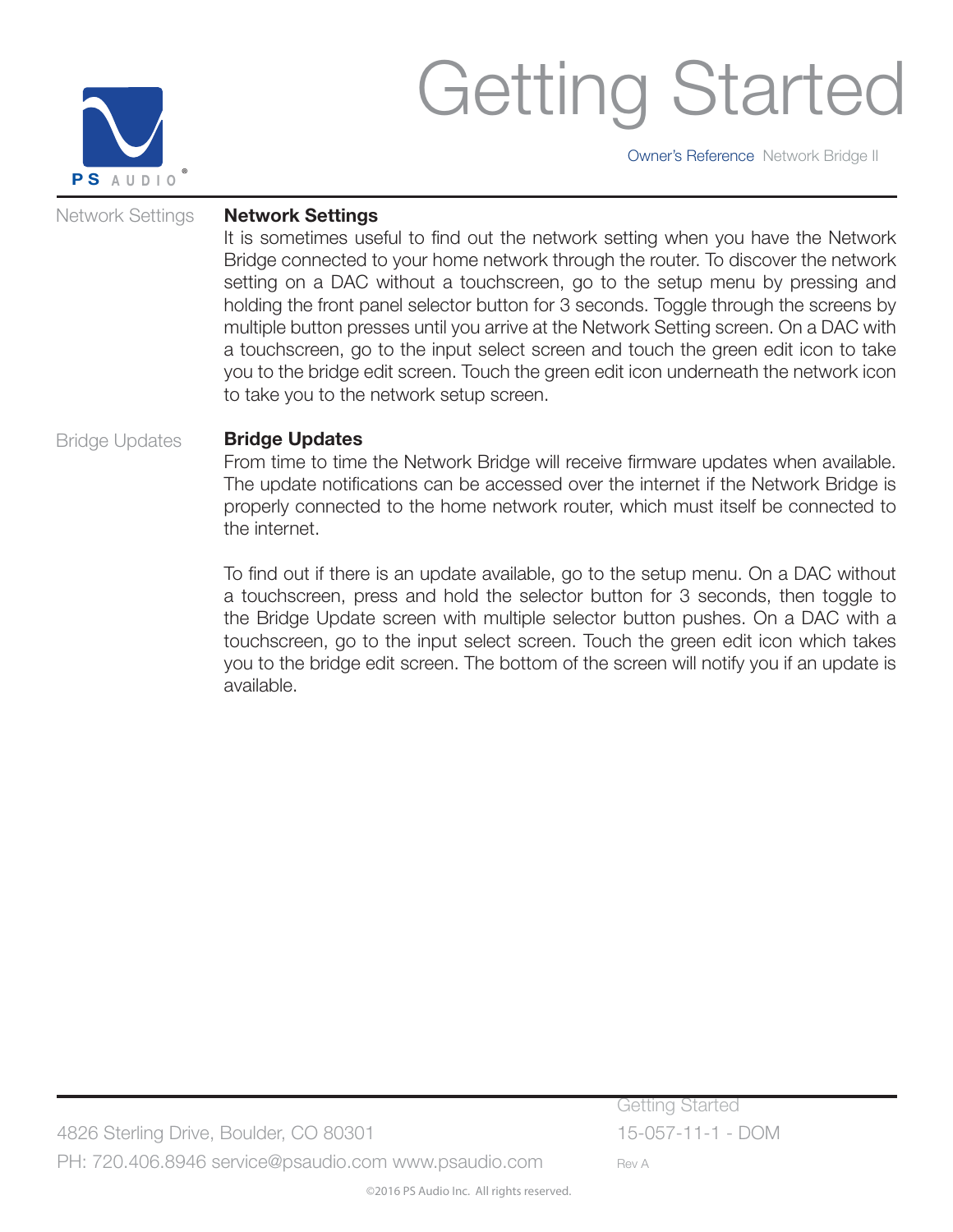

### Troubleshooting

Owner's Reference Network Bridge II

#### Can't Connect

#### **Can't Connect to Bridge**

Most problems with the Network Bridge trace back to home networks and their routers. Make sure you have a modern, high speed router and connection to the Bridge through CAT5 network cable, not WIFI, unless through a high speed wireless Ethernet Bridge.

Make certain the server, computer, mobile device are on the same network as the Bridge. We often see this problem arise, especially with WIFI connected mobile devices. The mobile device may not be sharing the same network, through WIFI, as the home router. If you are using a mobile device, such as a phone or tablet to control the server, make sure the mobile device has WIFI enabled and is on the same network as the Bridge.

The server must be UPnP compatible. Programs like iTunes are not UPnP compatible and cannot stream over a home network. iTunes and non-UPnP compatible servers must be connected to the DAC through USB to work.

JRiver problems are common. If the Bridge is not displayed as an option to select, look under Tools->Options->Media Network and check mark the box that reads: Use media network to share this library and enable DLNA. JRiver Problems

> Follow instructions and once setup, the Bridge should appear in the JRiver Media Center far left window under Playing Now. Select the Bridge and you should be connected.

JRiver is a UPnP/DLNA server and as such can be controlled through a compatible UPnP controller, such as MConnect, PlugPlayer, or Bubble UPnP. JRiver does have its own mobile controller that works rather seamlessly with JRiver. It is called JRemote. JRiver Controller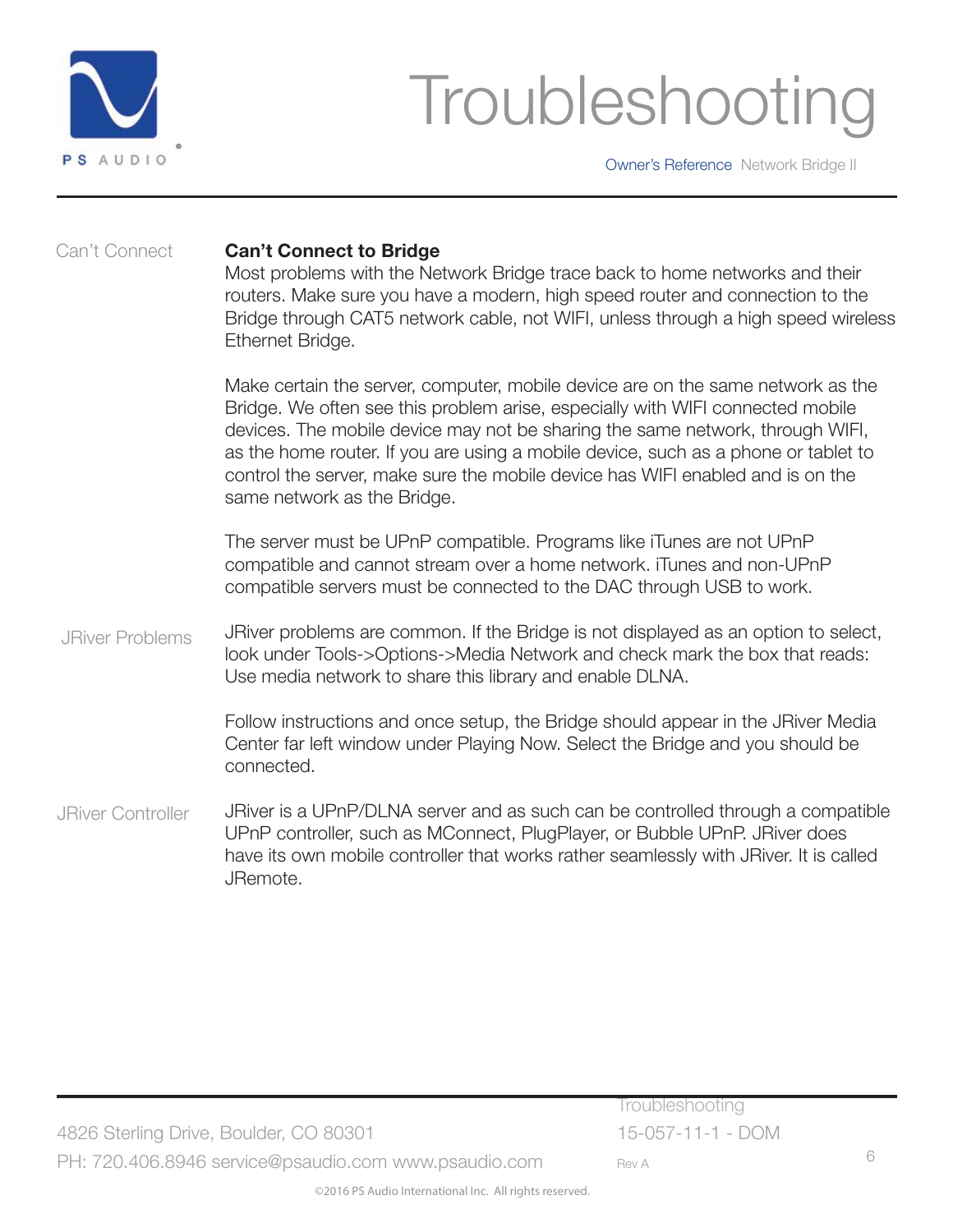



### Limited Three Year Warranty

#### Should I Register My Product?

- Registering your product validates the warranty start date.
- If you do not register your product within 30 days of service, a copy of your purchase receipt from an authorized PS Audio dealer may be used as a proof of purchase to establish the warranty start date.
- If no proof of purchase from an authorized PS Audio dealer or registration is provided, the production date of the product will be used to determine the warranty start date.
- Registration can be completed online, by phone, by mail, or by email.
- You may wish to sign up for PS Audio's monthly newsletters, specials, product updates, and/or Paul's Daily Posts.

#### What Does this Warranty Cover?

This warranty covers defects in material and workmanship for products purchased from PS Audio or its authorized dealers and agents.

#### What Will PS Audio Do to Correct the Problem?

In the event your product fails your sole remedy under this limited warranty shall be to return the product to PS Audio or an authorized PS Audio repair center. The product will be repaired without charge for parts or labor, replaced, or the purchase price refunded through the original point of purchase, at the option of PS Audio.

#### What is the Period of Coverage?

This limited warranty is in effect for 3 years from the date the unit was first purchased from PS Audio or its dealers and agents.

#### Who Pays for Shipping?

You are responsible to pay for the safe and proper shipment of the warrantied product to PS Audio or its authorized repair center.

PS Audio or it's authorized repair center will pay the cost of returning the repaired or replacement product to you under this warranty.

What Does this Warranty Not Co ver?

- This warranty does not cover damage due to:Accidents, carelessness, improper transportation, misuse, neglect, or abuse
- Failure to follow the operating instructions that are provided by PS Audio in the owner's manuals (available for download at psaudio.com)
- Use in any manner inconsistent with PS Audio's operating instructions (available for download at psaudio.com)
- Lack of routine maintenance
- Connection to an improper voltage supply

4826 Sterling Drive, Boulder, CO 80301 15-057-11-1 - DOM PH: 720.406.8946 service@psaudio.com www.psaudio.com Rev A

Warranty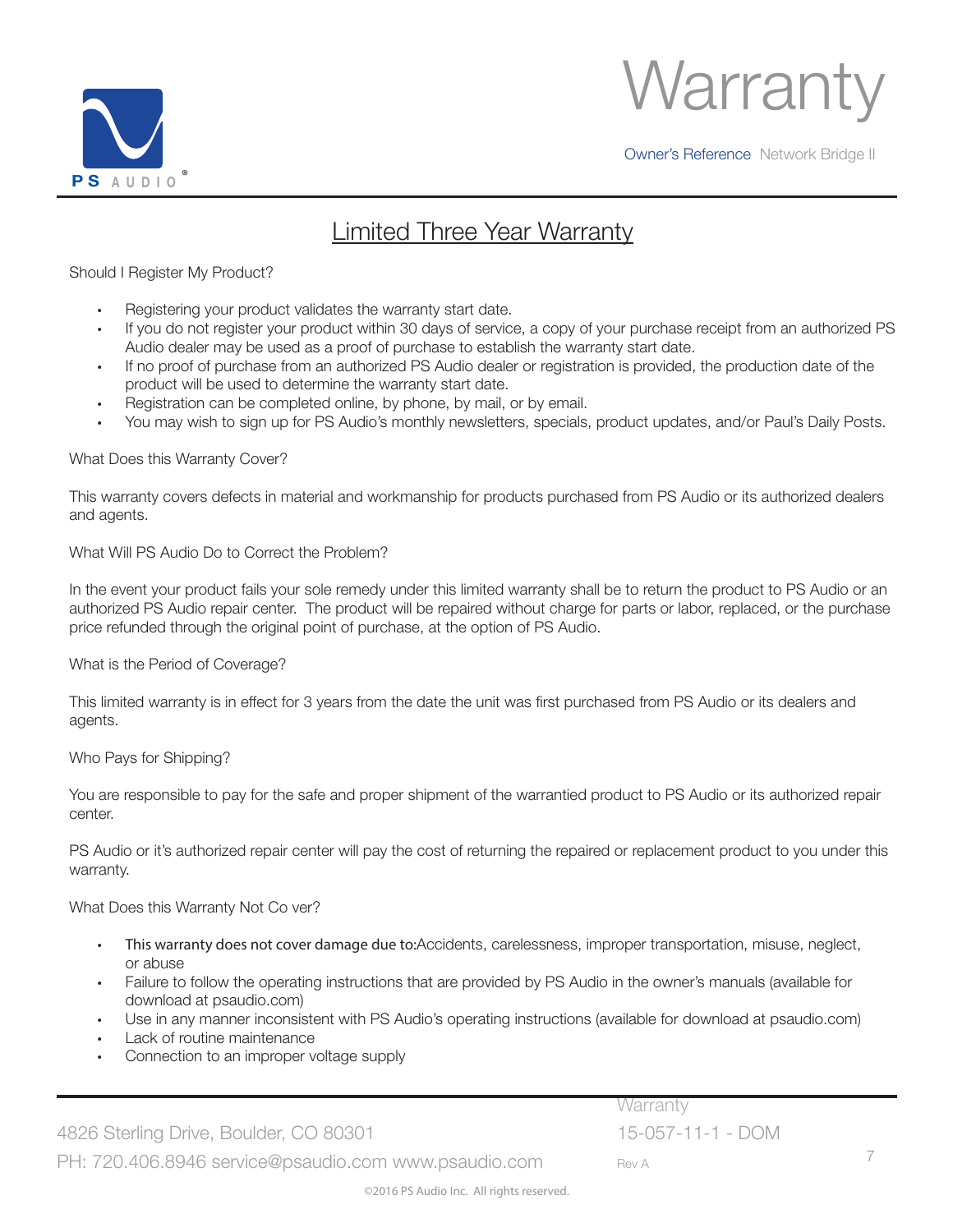



- Alterations or modifications to the unit
- Improper or unauthorized repair, including repairs not authorized by PS Audio or a PS Audio authorized repair center
- Fire, lightning, flood, "acts of God," or other contingencies beyond the control of PS Audio
- Products purchased through an unauthorized source (if you have questions as to whether or not a dealer is authorized, please contact customer support at psaudio.com)
- Products with a factory-applied serial number that has in any way been altered, defaced, or removed

Limitations on PS Audio's Obligations Under this Warranty

- In no event will PS Audio's liability to you exceed the original purchase price of the unit.
- This warranty does not cover the cost of custom installation, customer instruction, setup adjustments, or signal reception problems.
- This warranty does not cover consequential and incidental damages. Some states do not allow the exclusion or limitation of incidental or consequential damages, so the above limitation or exclusion may not apply to you.
- In the event your warrantied product cannot be repaired, PS Audio will replace or refund the unit. We reserve the right to replace any out-of-stock, discontinued, or limited edition products with a comparable product. Discontinued products may not be available for warranty replacement.

How Can the Warranty be Transferred?

This warranty is for the benefit of the original purchaser of the product. The warranty may be transferred to a subsequent purchaser during the 3 year warranty period. To do this, you must contact PS Audio directly to set up transfer of registration.

How Do I Get Warranty Service?

To locate an authorized PS Audio repair center, for service assistance, or for help with the operation of a product or just for information, please contact PS Audio customer support.

Warranty Service Within the US

- You must first obtain a Return Merchandise Authorization Number (RMA#) to receive warranty service and prior to returning any item. Contact PS Audio or an authorized PS Audio repair center to receive an RMA#.
- You must put the RMA# on all returns. If it is not clearly marked, PS Audio will return the package back to you, freight collect.
- You should include a description of the problem, along with the RMA# inside the packaging.
- Original packaging should be used for the safe transit of your PS Audio unit to the repair center. If you do not have the original packing, PS Audio can sell and ship to you replacement packaging.
- You are responsible for the cost of shipping the product to a PS Audio authorized repair center. You should insure the product for its full retail cost in the event it gets lost or damaged in transit. PS Audio is not responsible for damage incurred in products sent to us.
- Shipping your product in non-PS Audio packaging may void this warranty. PS Audio reserves the right to charge you for new factory packaging to return your product after a repair.